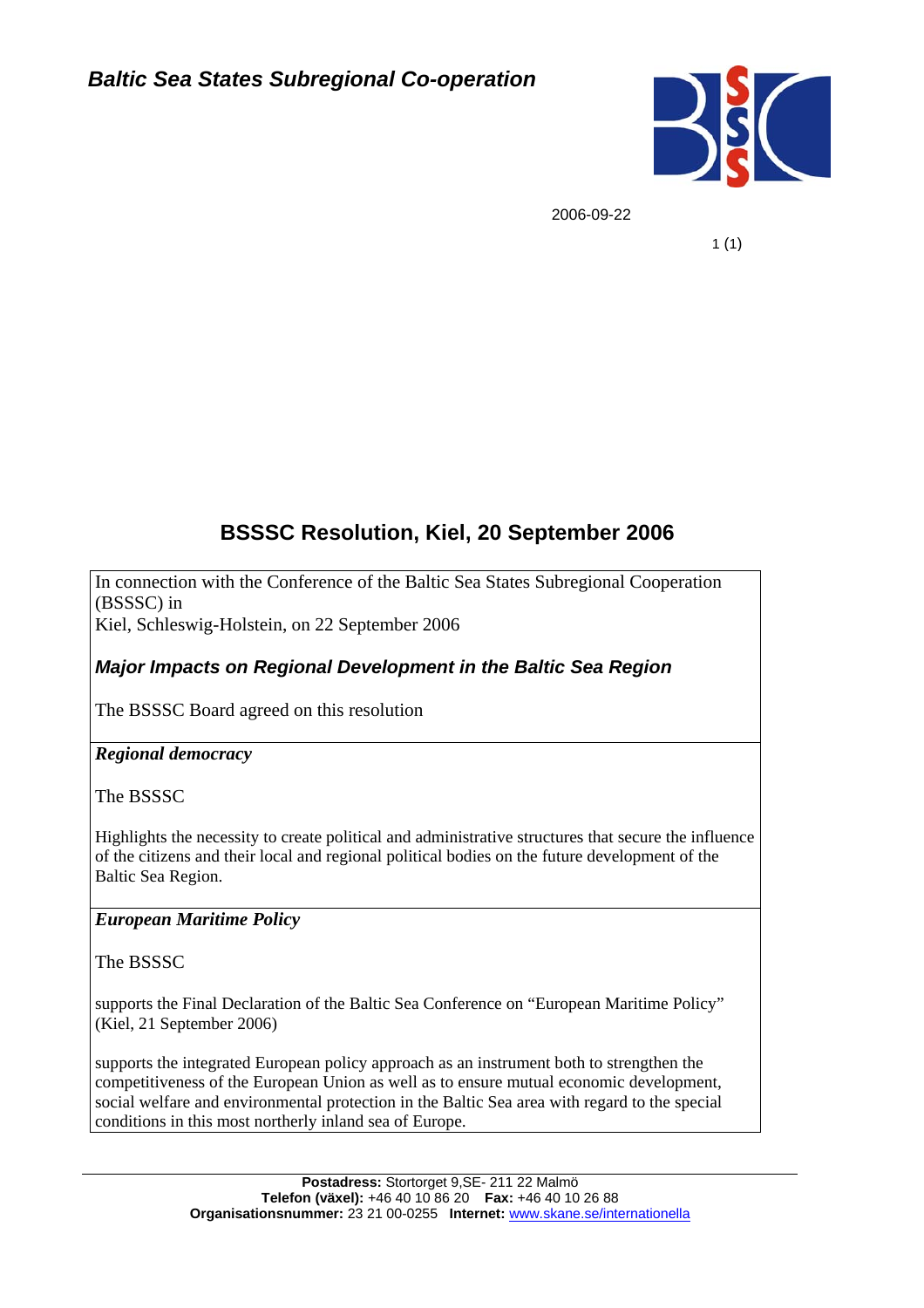underlines the indisputable role the regions in Europe play in developing and implementing a European Maritime policy. They have to be pro-actively included in this process by national governements and European institutions.

welcomes the proposals to develop the Baltic Sea area as European maritime best practise region and asks the Baltic Sea states and pan-Baltic organisations to support the implementation of this concept.

asks in particular the Council of the Baltic Sea States (CBSS) to act on the initiative of the Conference in Kiel 21 September, summarized in the Final Declaration, and to provide incentives for the development of the Baltic Sea Region into a maritime best practise region

Regarding *Maritime Safety*, the BSSSC asks for

improved land-territorial response with clear tasks and responsibilities for the organisations involved

clear and functional divisions of responsibility between authorities and stakeholders on local, regional, national, EU and global levels

functional tools and methods for coastal management and spatial planning of marine areas to be used by local and regional authorities

more refined and realistic models for calculation of the direct and indirect socio-economic costs for the local communities related to maritime spills of hazardous agents

intensified and progressive work done by the Baltic Sea Nations to in reality implement the United Nations classification of the Baltic Sea as a Particularly Sensitive Sea Area. Special consideration must be made to the fact that the Baltic Sea is the only European inland sea with ice problems and related harsh winter conditions

#### *Transport infrastructure*

The BSSSC

has noted

that when the national infrastructure plans have been implemented there will still be missing links and connections in the Baltic Sea Region.

that close cooperation between different Baltic sea organization and infrastructure projects is of outmost importance to get synergy effects and avoid double work.

that more projects should put greater emphasis on interconnecting the metropolitan regions and the connections between ports and their hinterlands with special attention to the development of intermodal transports.

that there is a big potential for development in the field of logistics to make transports more effective and sustainable.

that some of the new EU member states needs support of external capacity and recources for necessary investments in transport infrastructure.

the need that strategic projects in the Baltic Sea Region – among these the Fehmarn Belt fixed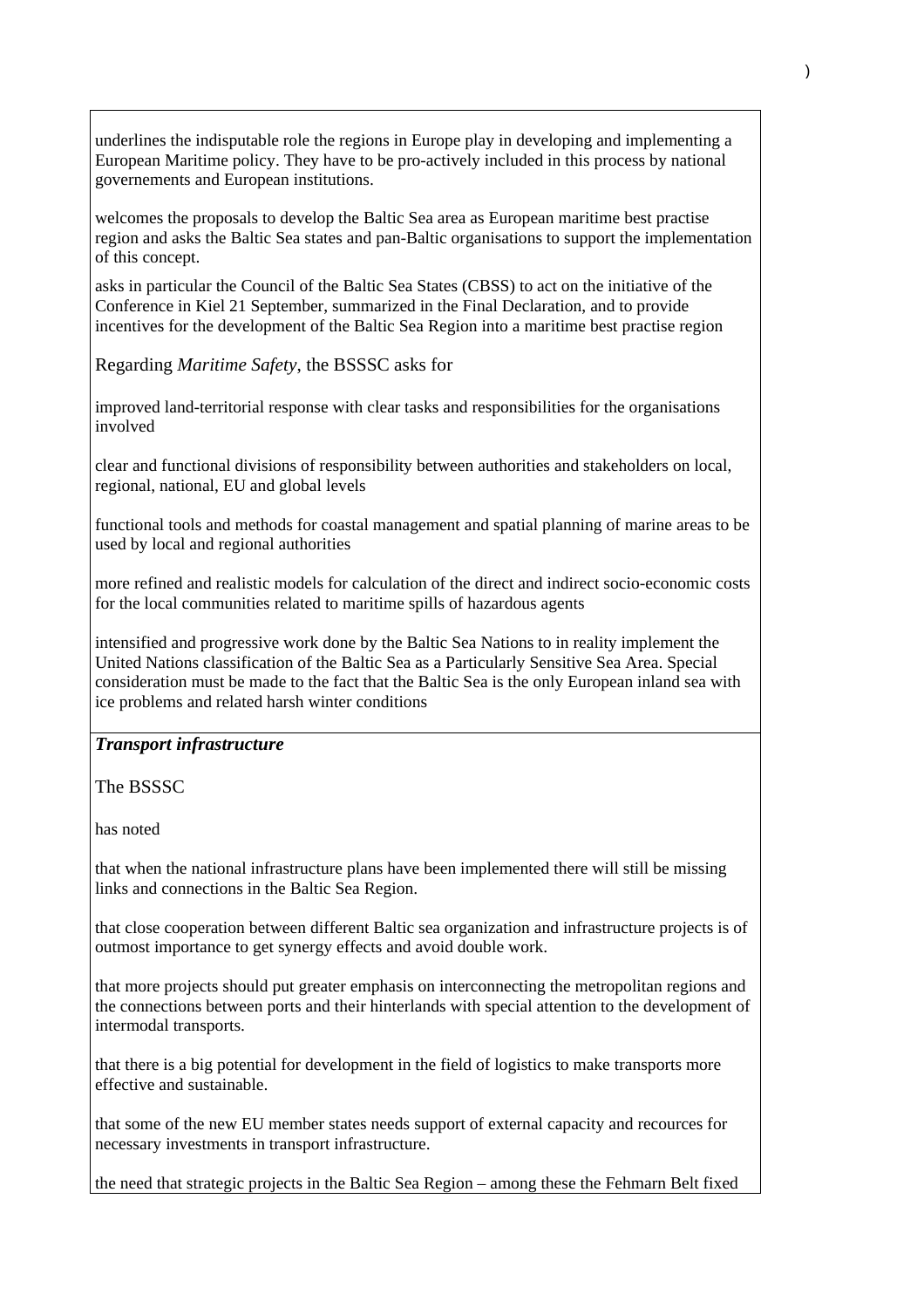link or the concept of Motorways of the Sea– should be implemented in due time.

#### welcomes

the report from the EU high-level group on extension of the major Transeuropean Network Transport (TEN-T) axes to the neighbouring countries and regions, including Motorways of the Sea that covers the whole Baltic Sea area.

#### recommends

that transport modes and corridors recommended by BSSSC on behalf of regional authorities should be considered in this context.

#### calls for

governments, national and regional pan-Baltic organisations and the European Union to prioritize cooperation between the European, national and regional level to develop a joint sustainable transport strategy and transport infrastructure for the entire Baltic Sea Region.

development of an intermodal transport systems in the Baltic Sea area with regional growth priorities and regional development perspectives. and to implement the TEN-T projects in the coastal regions of the Baltic Sea.

better involvement of the Baltic Sea regions in the national and European planning process for transport infrastructure investments

new methods for financing infrastructure investments. A mix of public funding, fees and private public partnerships should be considered.

#### *Northern Dimension*

The BSSSC

supports current efforts to adapt the concept of "Northern Dimension" to the geopolitical framework of the area, radically changed by the latest EU enlargement and including EU, Norway, Iceland and the Russian Federation in the cooperation

In particular BSSSC

highlights the need to include the capacities of regional authorities in the priorities of a future "policy framework document on Northern Dimension from 2007" to be adopted during the Finnish EU Presidency

welcomes the efforts to pay special attention to problems arising from the use of different financing instruments in regional and cross-border cooperation.

#### *Youth*

The active participation of young people in decisions and actions at the local and regional level is essential for a future democratic, inclusive and prosperous Baltic Sea Region.

The BSSSC